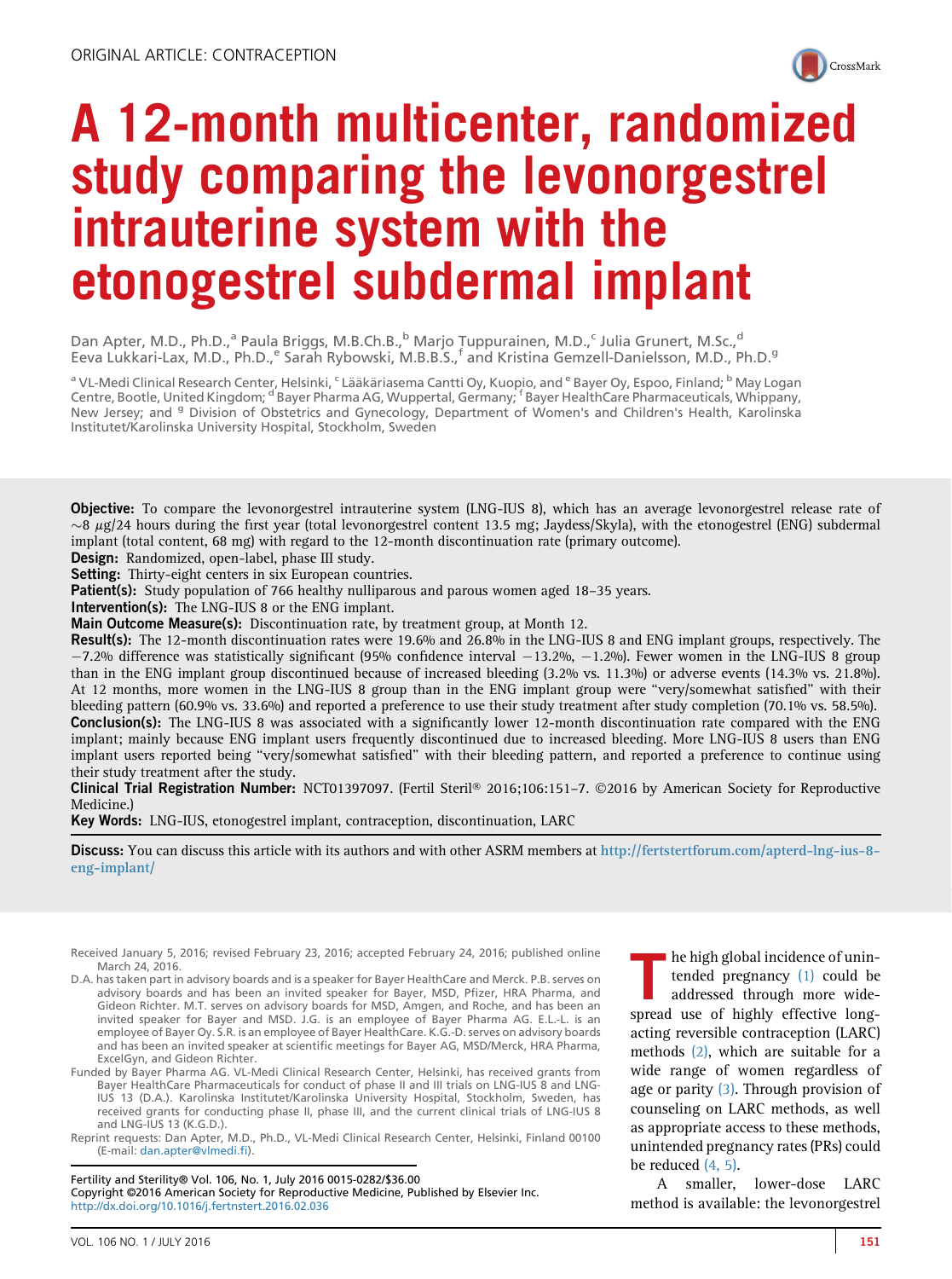intrauterine system (LNG-IUS). Its total content is 13.5 mg (average,  $\sim$ 8  $\mu$ g/24 hours during the first year; LNG-IUS 8; Jaydess/Skyla, Bayer Pharma AG) [\(6\).](#page-5-0) This device is placed with a narrower insertion tube than the LNG-IUS with total content of 52 mg (average,  $\sim$  20  $\mu$ g/24 hours during the first year; LNG-IUS 20; Mirena, Bayer Pharma AG) (3.80 mm [\(7\)](#page-5-0) vs. 4.40 mm [\(8\),](#page-5-0) respectively) and may appeal to a wider range of women. In a pivotal phase III study, LNG-IUS 8 was highly effective in both nulliparous and parous women, in younger  $(\leq 25$  years) and older (26–35 years) women, and was associated with a favorable safety profile [\(7\).](#page-5-0)

The etonogestrel (ENG) subdermal implant (total content, 68 mg; Nexplanon, Merck Sharp & Dohme) [\(9\)](#page-5-0), which is bioequivalent to the previous ENG subdermal implant (total content, 68 mg; Implanon, Merck Sharp & Dohme) [\(10\)](#page-5-0), is preloaded into a novel applicator to facilitate insertion [\(10\).](#page-5-0) The ENG implant is a highly effective contraceptive method with a favorable 3-year safety profile in women aged 18–40 years [\(9\).](#page-5-0)

This phase III trial was conducted to compare the use of LNG-IUS 8 with the ENG implant in nulliparous and parous women.

# MATERIALS AND METHODS Study Design

This multicenter, randomized, open-label study (Clinical-Trials.gov: NCT01397097) was conducted between September 2011 and June 2013 at 38 centers in Australia, Finland, France, Norway, Sweden, and the United Kingdom. The protocol and its amendment were reviewed and approved by each study site's Independent Ethics Committee or Institutional Review Board. The study was conducted in accordance with the Declaration of Helsinki and Good Clinical Practice guidelines. Written informed consent was obtained from all subjects before study entry.

## Inclusion and Exclusion Criteria

Healthy nulliparous and parous women aged 18–35 years (inclusive) requesting contraception were recruited. Women were required to have a normal or clinically insignificant cervical smear (i.e., not requiring further follow-up) within 6 months before screening and to have regular menstrual cycles (21–35 days). Women were excluded if they had had a vaginal delivery, cesarean section, or abortion within 6 weeks before screening. For further exclusion criteria, see [Supplemental Material](#page-7-0) (available online).

## Treatment Groups and Randomization

Treatment allocation was performed with a computergenerated randomization list provided by the sponsor's randomization management. Each randomization number was assigned to either the LNG-IUS 8 or the ENG implant and randomization numbers were distributed in sets in a 1:1 format to each group. Randomization envelopes were prepared for each study site, consisting of complete randomization sets. Eligible women were assigned to envelopes in ascending order to ensure the randomization as planned.

After 12 months, women had the option to continue using their study treatment for an additional 2 years (total, 3 years). However, only women using LNG-IUS 8 were followed beyond 12 months. The data reported here are from the 12-month randomized study only.

## Study Treatment

The LNG-IUS 8 and the ENG implant were evaluated. Up to two placement attempts were permitted per woman; if both attempts failed, the woman was withdrawn from the study. Use of local anesthesia or oral analgesics was permitted at the investigators' discretion. Women were allowed to use barrier methods for protection against sexually transmitted infections and were required to record this form of back-up contraception.

# Study Visits and Evaluations

Scheduled study visits took place at screening, randomization (for LNG-IUS 8 placement or ENG implant insertion), and Months 1, 6, and 12 (end of study [EOS]). Pregnancy tests were performed at screening, randomization, and Month 12/EOS. For premature discontinuations, all examinations were to be performed within  $\pm 4$  weeks of the premature discontinuation date. During this visit, reasons for premature discontinuation were assessed by the investigator using a case report form. Investigators cited the reason ''lost to follow-up'' only in cases when there was no possibility of contacting the woman anymore. Overall satisfaction with study treatment was assessed at Months 6 and 12/EOS by the subject and entered into a case report form by the investigator. User satisfaction with study treatment was assessed by subjects using a five-point Likert item questionnaire, with the options of "very satisfied," "satisfied," "neither satisfied nor dissatisfied," "dissatisfied," and "very dissatisfied." The questionnaire was completed by subjects at Months 6 and 12/EOS in a quiet, private environment. Overall satisfaction rate was defined as the percentage of women in each treatment group reporting they were ''very satisfied'' or ''satisfied'' with treatment. Women recorded daily bleeding in diaries as ''none,'' "spotting" (need for panty liners only), "light" (need for sanitary protection but less than normal menstruation), ''normal'' (relative to the woman's own experience), or ''heavy'' (more than normal menstruation in the woman's own experience). Adverse events, including those of special interest (pelvic inflammatory disease, uterine perforation, ectopic pregnancy [EP], expulsion, and ovarian cysts [>3 cm in diameter on ultrasound or abnormal, nonfunctional cysts]), were also recorded. Vaginal ultrasound examinations were not routinely scheduled but may have been performed by the investigator if thought to be necessary to evaluate symptoms of ovarian cyst or other pelvic pathology.

## Study Outcomes

The primary outcome was discontinuation rate, by treatment group, at Month 12. Secondary outcomes included discontinuations by reason at Month 12, Pearl index (PI), overall user satisfaction, user satisfaction and bleeding questionnaire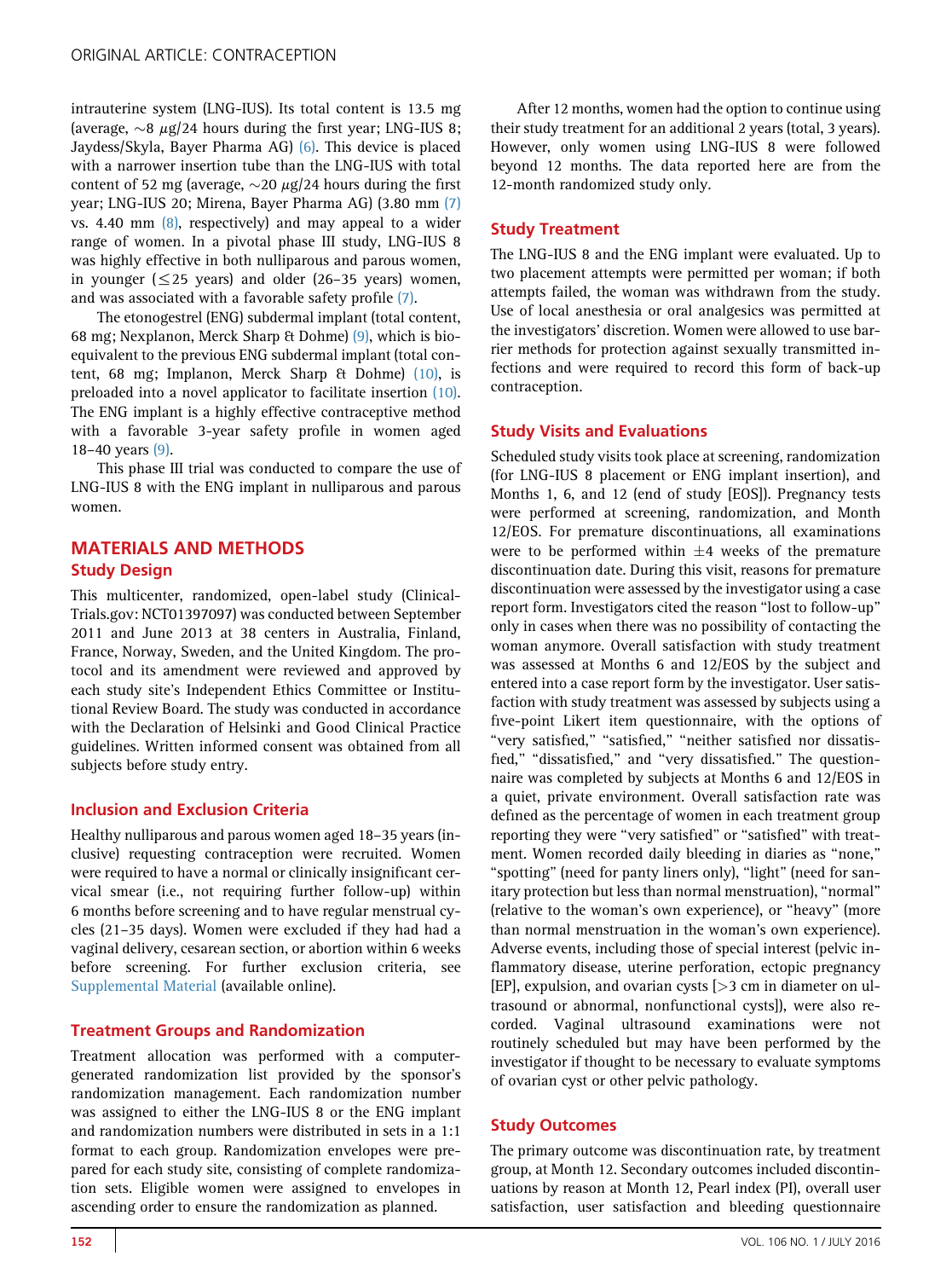results, bleeding profile, and safety profile in the LNG-IUS 8 and ENG implant groups.

#### Statistical Analyses and Determination of Sample Size

Based on data from previous studies, 12-month discontinuation rates of approximately 14% for LNG-IUS 8 [\(7, 11\)](#page-5-0) and 19.8% for the ENG implant [\(12\)](#page-6-0) were assumed. A sample size of 760 women was determined to provide 90% power to demonstrate noninferiority for LNG-IUS 8 compared with the ENG implant in discontinuation rates (primary objective; with a 3% noninferiority margin) at a one-sided  $\alpha$ -level of 2.5%. The overall 12-month discontinuation rate in each treatment group was determined using Kaplan-Meier analysis. The 12-month discontinuation rates were compared for noninferiority and superiority of LNG-IUS 8 versus the ENG implant. These tests were performed by comparing the upper limit of the 95% confidence interval (CI) for the difference in proportions (i.e., the 12-month discontinuation rate of LNG-IUS 8 minus the 12-month discontinuation rate of the ENG implant) with 3% (the noninferiority margin) and 0 (the superiority margin). For noninferiority, the upper limit of the 95% CI for the difference in proportions had to be  $>$ 3%. For superiority, the upper limit of the 95% CI for the difference in proportions had to be >0. Superiority testing was only performed if noninferiority could be established. Twelve-month discontinuation rates, by reason for discontinuation, were also assessed. Women in each treatment group selected a reason for discontinuation from a predetermined list. The PR was expressed as the PI (number of pregnancies per 100 woman-years); 95% CI calculations assumed that the number of pregnancies followed a Poisson distribution. The cumulative failure rate was calculated for each treatment group using Kaplan-Meier analysis. Times during which women used concomitant contraception were subtracted from exposure times used for the calculations.

Overall user satisfaction with study treatment was analyzed by the last observation carried forward method, which accounted for women who prematurely discontinued. Satisfaction ratings reported at premature discontinuation were assigned to the closest missing visit (for Months 6 and 12) and subsequently carried forward. Bleeding patterns during 12 months were evaluated using 90-day and 28-day reference intervals (RIs). The modified intention-to-treat set comprised all women for whom at least one placement attempt with LNG-IUS 8 or insertion attempt with the ENG implant was made. The full analysis set comprised all women for whom an LNG-IUS 8 or ENG implant was successfully placed or inserted.

## **RESULTS** Study Subjects

Of 952 subjects screened for inclusion, 766 were randomized; 385 to LNG-IUS 8 and 381 to the ENG implant ([Supplemental](#page-8-0) [Fig. 1,](#page-8-0) available online). The LNG-IUS 8 placement was attempted in 382 of 385 women (modified intention-to-treat) and was successful at the first attempt in 375 women

(98.2%). Four women had a second placement attempt, which was successful in three women (378/385 women [98.2%] in total) (full analysis set). The ENG implant insertion was successful in all 381 women. Therefore, all were included in the full analysis set and modified intention-to-treat. Local anesthesia was administered to 14.9% of LNG-IUS 8 users and 99.5% of ENG implant users. However, data were missing for 160 LNG-IUS 8 users and two ENG implant users. Baseline characteristics are summarized in Table 1.

#### Study Discontinuations

The 12-month discontinuation rates in the LNG-IUS 8 and ENG implant groups were 19.6% and 26.8%, respectively, and noninferiority was demonstrated. The upper 95% CI of  $-1.2$ % for the difference in proportions was  $<$ 3% (the noninferiority margin;  $P = .0004$ ) ([Table 2](#page-3-0)). In additional superiority analyses, the 12-month discontinuation rate was significantly lower with LNG-IUS 8 than with the ENG implant. The upper 95% CI for the difference in proportions was  $<0\%$  (P=.0092) ([Table 2](#page-3-0)). The most common reason for discontinuation at Month 12 was bleeding pattern alteration, mainly attributable to ''increased bleeding'' (11.3% in the ENG implant group, 3.2% in the LNG-IUS 8 group; [Table 2\)](#page-3-0).

#### Contraceptive Efficacy

Three pregnancies (one intrauterine [IUP], one EP, and one biochemical [transient serum  $\beta$ -hCG increase]) were reported—all within the LNG-IUS 8 group. In all three cases the LNG-IUS 8 was still in situ, and estimated conception dates were 88, 310, and 349 days after LNG-IUS 8 placement.

#### TABLE 1

Baseline characteristics (modified intention-to-treat set<sup>a</sup>).

| Variable                                      | <b>LNG-IUS 8</b><br>$(n = 382)$ | <b>ENG implant</b><br>$(n = 381)$ |
|-----------------------------------------------|---------------------------------|-----------------------------------|
| Mean age, y (range)                           | 24.8 (18–35)                    | $25.0(18-35)$                     |
| Mean BMI, $kg/m^2$ (range)                    | $23.6(15.3 - 46.0)$             | 24.3 (16.4-44.0)                  |
| Nulliparous, n (%)                            | 291(76.2)                       | 275(72.2)                         |
| Mean duration of menses (d)                   | 5.0                             | 5.0                               |
| Mean cycle length (d)                         | 28.5                            | 28.7                              |
| Mean uterine depth (cm)                       | 7.2                             | Not relevant                      |
| Contraceptive method used at screening, n (%) |                                 |                                   |
| Oral hormonal<br>contraception                | 169(44.2)                       | 175 (45.9)                        |
| Barrier methods                               | 131(34.3)                       | 127(33.3)                         |
| Vaginal hormonal<br>contraception             | 27(7.1)                         | 23(6.0)                           |
| LNG-IUS                                       | 11(2.9)                         | 10(2.6)                           |
| Implants                                      | 6(1.6)                          | 11(2.9)                           |
| Transdermal hormonal<br>contraception         | 5(1.3)                          | 7(1.8)                            |
| <b>IUD</b>                                    | 5(1.3)                          | 4(1.0)                            |
| Other                                         | $\bigcap$                       | 1(0.3)                            |
| None                                          | 28(7.3)                         | 23(6.0)                           |

Note: BMI  $=$  body mass index; ENG  $=$  etonogestrel; IUD  $=$  intrauterine device; LNG-IUS 8  $=$ levonorgestrel intrauterine system total content 13.5 mg (average,  $\sim$ 8  $\mu$ g/24 hours during the first year).

Modified intention-to-treat set: all women for whom at least one placement/insertion attempt was made.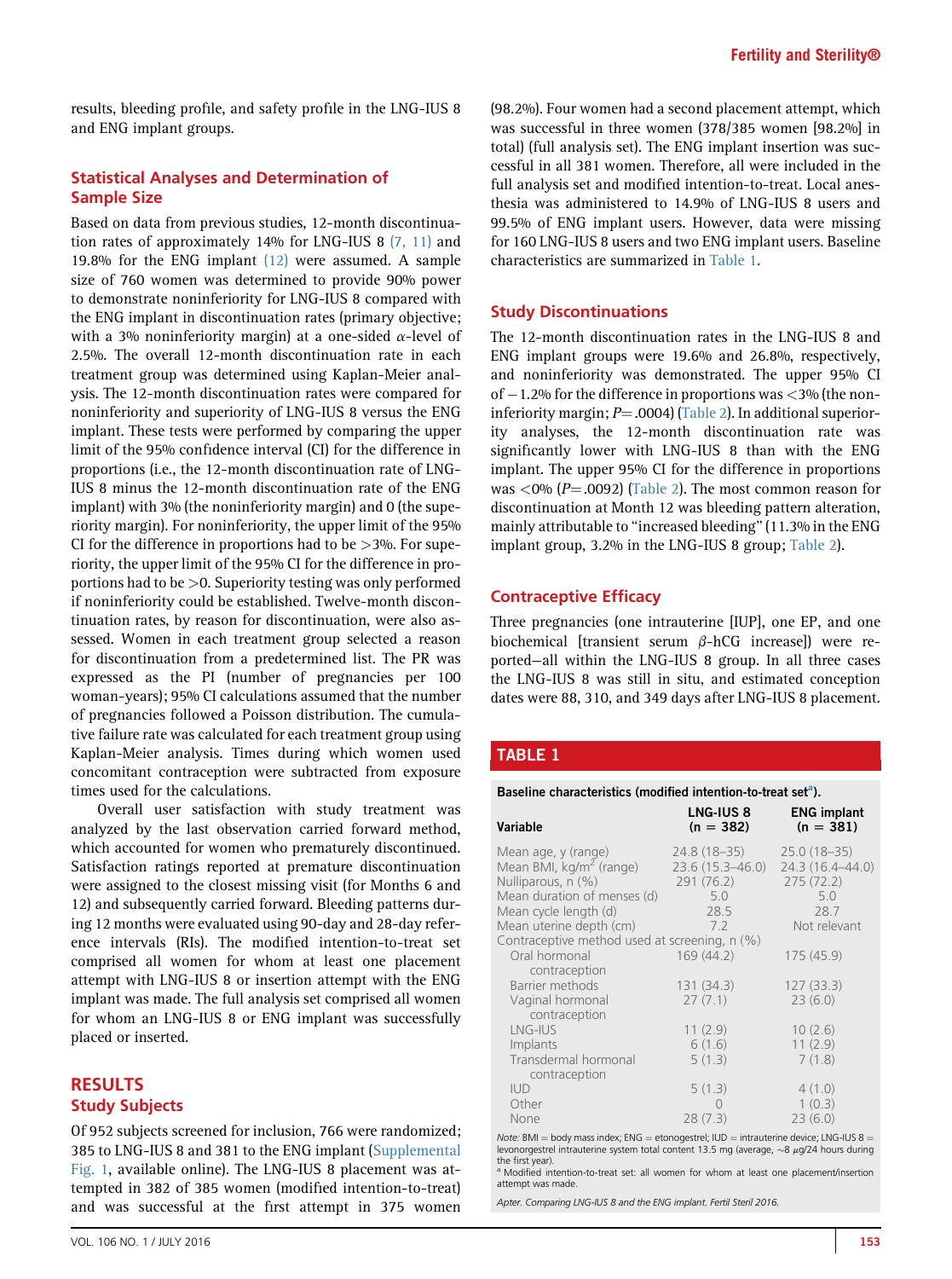## <span id="page-3-0"></span>TABLE 2

Discontinuations at 12 months and by selected reasons of interest (full analysis set<sup>a</sup>).

| <b>Reason for discontinuation</b>                     | <b>LNG-IUS 8</b><br>$(n = 378)$                      | <b>ENG implant</b><br>$(n = 381)$ |
|-------------------------------------------------------|------------------------------------------------------|-----------------------------------|
| Premature discontinuation<br>(any reason), $n$ $(\%)$ | 74 (19.6)                                            | 102(26.8)                         |
| Difference in the proportions                         | $-7.2\%$ <sup>b</sup> (95% CI $-13.2\%$ , $-1.2\%$ ) |                                   |
| Non-AE-related reason, n (%)                          | 20(5.3)                                              | 19(5.0)                           |
| Wish for pregnancy                                    | 3(0.8)                                               | 4(1.0)                            |
| AE-related reason, n (%)                              | 54 (14.3)                                            | 83(21.8)                          |
| LNG-IUS 8 expulsion                                   | 3(0.8)                                               | Not relevant                      |
| ENG implant site infection<br>or expulsion            | Not relevant                                         |                                   |
| Bleeding pattern alterations                          | 16(4.2)                                              | 44(11.5)                          |
| Increased bleeding <sup>c</sup>                       | 12(3.2)                                              | 43(11.3)                          |
| Decreased bleeding <sup>c</sup>                       | 1(0.3)                                               | $\bigcap$                         |
| Unspecified or irregular<br>bleeding <sup>c</sup>     | 3(0.8)                                               | 1(0.3)                            |

Note:  $AF =$  adverse event;  $CI =$  confidence interval;  $FNG =$  etonogestrel; LNG-IUS  $8 =$  levonorgestrel intrauterine system total content 13.5 mg (average, ~8 μg/24 hours during the<br>first year); MedDRA = Medical Dictionary for Regulatory Activities.<br>ª Full analysis set: all women who had a successful placement/in

<sup>a</sup> Full analysis set: all women who had a successful placement/insertion.<br><sup>b</sup> *P*= .0004 for noninferiority; *P*= .0092 for superiority.<br><sup>c</sup> MedDRA preferred term.

Apter. Comparing LNG-IUS 8 and the ENG implant. Fertil Steril 2016.

The IUP resulted in elective abortion, and the EP was medically managed. The PIs for LNG-IUS 8 and the ENG implant were 0.9 (95% CI 0.2, 2.6) and 0.0 (95% CI 0.0, 1.2), respectively. The relevant exposure duration was 333.6 womanyears in the LNG-IUS 8 group and 312.7 woman-years in the ENG implant group. Kaplan-Meier estimates for the 12 month cumulative failure rates when using LNG-IUS 8 and the ENG implant were 1.0% and 0, respectively.

#### Overall User Satisfaction

At all time points (Months 6, 12, and 12/EOS), overall treatment satisfaction was significantly higher with LNG-IUS 8 than with the ENG implant (95% CIs for the two treatments do not overlap at any time point; Table 3). At Month 12,

## TABLE 3

Overall satisfaction with study treatment (last observation carried forward analysis; full analysis set<sup>a</sup>).

|                                     |                   | LNG-IUS 8                                                   |   | <b>ENG implant</b>                                                      |  |  |
|-------------------------------------|-------------------|-------------------------------------------------------------|---|-------------------------------------------------------------------------|--|--|
| <b>Visit</b> <sup>b</sup>           | n                 | Satisfaction rate, %<br>$(95\% \text{ Cl})^c$               | n | <b>Satisfaction</b><br>rate, % $(95\% \text{ Cl})^c$                    |  |  |
| Month 6<br>Month 12<br>Month 12/EOS | 365<br>327<br>369 | 82.7 (78.5, 86.5)<br>86.5 (82.4, 90.1)<br>80.2 (75.8, 84.2) |   | 369 71.3 (66.4, 75.8)<br>319 75.9 (70.8, 80.5)<br>372 66.1 (61.1, 70.9) |  |  |

Note: CI = confidence interval; ENG = etonogestrel; EOS = end of study; LNG-IUS 8 = levo-<br>norgestrel intrauterine system total content 13.5 mg (average, ~8 µg/24 hours during the first year).

<sup>3</sup> Full analysis set: all women who had a successful placement/insertion.

b For women who discontinued prematurely, assessments of the premature discontinuation visit were assigned to the closest missing visit for Months 6 and 12. For Month 12/EOS, assessments were carried forward from the previous visit.

<sup>c</sup> Satisfaction rate: combined percentages of women reporting that they were "satisfied" or<br>"very satisfied" in response to the following question "How satisfied are you with the birth control method used during the study?''

Apter. Comparing LNG-IUS 8 and the ENG implant. Fertil Steril 2016.

among the 327 and 319 women in the LNG-IUS 8 and ENG implant groups, respectively, who completed the overall satisfaction questionnaire, 53.8% and 49.5% were ''very satisfied,'' 32.7% and 26.3% were ''satisfied,'' 6.7% and 10.3% were "neither satisfied nor dissatisfied," 5.8% and 11.9% were ''dissatisfied,'' and 0.9% and 1.9% were ''very dissatisfied,'' respectively.

## Further User Satisfaction and Bleeding Questionnaire Outcomes

At 12 months, in response to the question ''If given a choice, after completion of the study, you would: continue with the study treatment; use a different hormonal contraceptive; use a different contraceptive method; discontinue use of all types of contraceptives; no need for contraceptive at this time; don't know,'' 70.1% of LNG-IUS 8 users and 58.5% of ENG implant users stated that they would continue their study treatment beyond study completion, and 2.2% of LNG-IUS 8 users and 3.3% of ENG implant users stated they had no need for contraception at that time. In response to the question ''Since your last study visit, when you had menstrual bleeding, how satisfied were you with your menstrual bleeding pattern?,'' at 12 months, 60.9% of LNG-IUS 8 users were ''very satisfied'' or ''somewhat satisfied'' with their bleeding pattern compared with 33.6% of ENG implant users. Among women who were amenorrheic, in response to the question ''How satisfied were you with the absence of menstrual bleeding?,'' 78.7% of LNG-IUS 8 users and 77.7% of ENG implant users reported being ''very satisfied'' with bleeding absence at Month 12.

#### Bleeding Profiles

In both treatment groups, the mean and median number of bleeding days decreased over time during use ([Supplemental](#page-9-0) [Fig. 2](#page-9-0), available online). The mean number of combined bleeding and spotting days was higher in the LNG-IUS 8 group than in the ENG implant group in the first 90-day RI. However, during the second 90-day RI, the number of bleeding and spotting days in the LNG-IUS 8 group reduced to a similar number to that of the ENG implant group. For the fourth 90-day RI, the mean number of bleeding days (excluding spotting) was 8.8 days in the ENG implant group and 6.5 days in the LNG-IUS 8 group. Furthermore, the median length of bleeding and spotting episodes by 28-day RI decreased more substantially with LNG-IUS 8 than with the ENG implant over time during use (17 days and 6 days [RI 1]; 5 days and 2 days [RI 12], for LNG-IUS 8 and the ENG implant, respectively).

For the fourth 90-day RI, the incidence of amenorrhea was 28.5% in the ENG implant group compared with 9.3% in the LNG-IUS 8 group, and the incidence of prolonged bleeding was 15.9% in the ENG implant group and 4.8% in the LNG-IUS 8 group [\(Table 4](#page-4-0)). In addition, the incidence of ''normal bleeding'' (bleeding that does not meet the World Health Organization criteria for amenorrhea, prolonged bleeding, frequent bleeding, infrequent bleeding, or irregular bleeding) in the LNG-IUS 8 group increased from 10.8% in RI 1 to  $>$ 30% in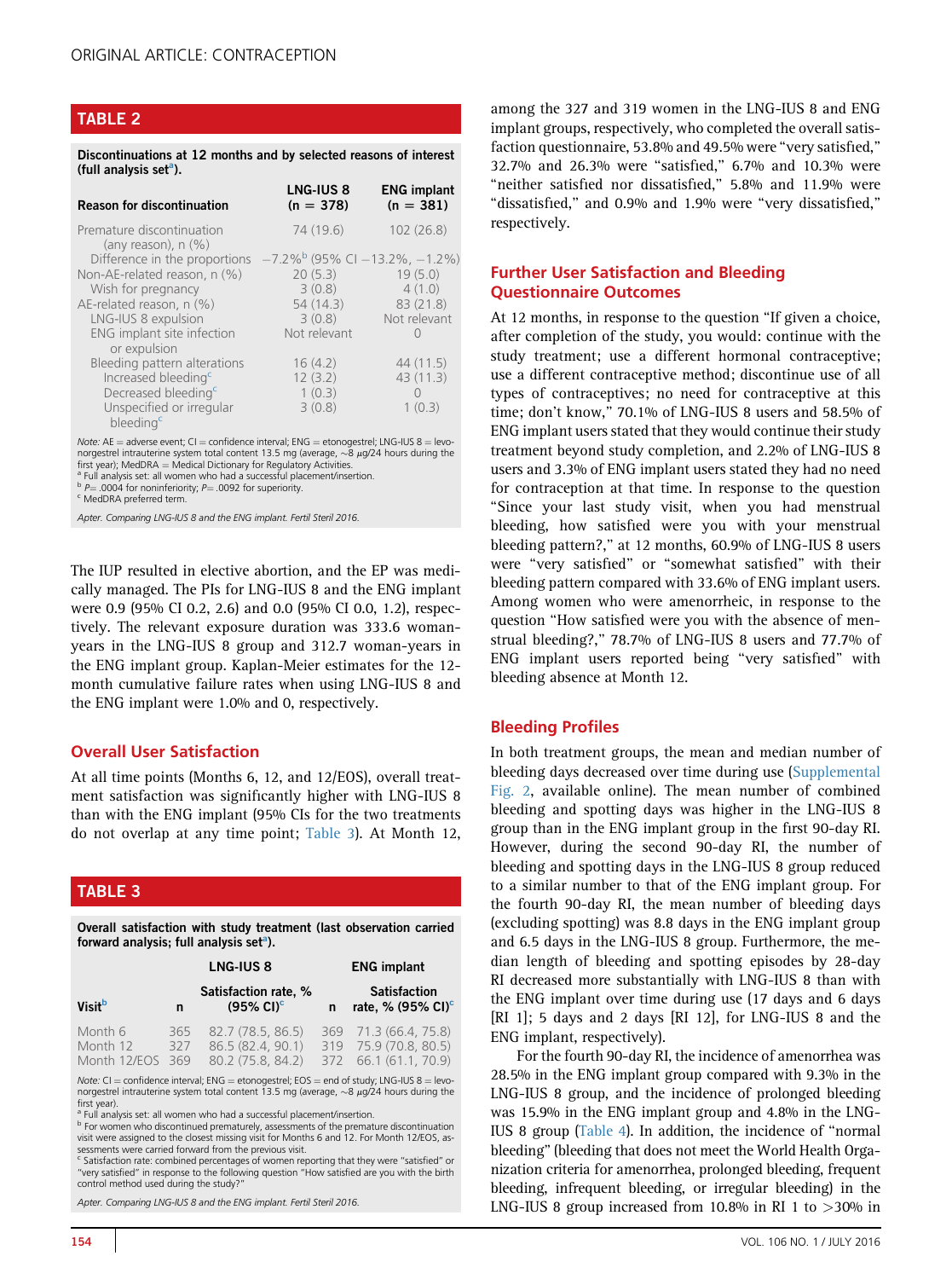#### <span id="page-4-0"></span>TABLE 4

Bleeding patterns according to World Health Organization criteria for menstrual bleeding patterns and 90-day RIs (modified intention-to-treat  $set<sup>a</sup>$ ).

|                                     |               | LNG-IUS <sub>8</sub> |                |               | <b>ENG implant</b> |                |
|-------------------------------------|---------------|----------------------|----------------|---------------|--------------------|----------------|
| <b>Pattern</b>                      | First 90-d RI | Second 90-d RI       | Fourth 90-d RI | First 90-d RI | Second 90-d RI     | Fourth 90-d RI |
| Amenorrhea (%) <sup>b</sup>         | 0.0           | 3.9                  | 9.3            | 3.8           | 20.1               | 28.5           |
| Infrequent bleeding $(\%)^c$        | 20.5          | 16.6                 | 24.8           | 373           | 33.2               | 28.9           |
| Frequent bleeding $(\%)^d$          | 19.9          | 13.3                 | 9.7            | 8.7           | 9.                 | 10.0           |
| Prolonged bleeding (%) <sup>e</sup> | 38.6          | 15.1                 | 4.8            | 36.1          | 23.8               | 15.9           |
| Irregular bleeding $(\%)^T$         | 48.6          | 29.9                 | 24.5           | 34.1          | 31.0               | 27.8           |
| Normal (none of the above) $(\%)^9$ | 10.8          | 35.3                 | 31.4           | 153           | 6.0                | 4.8            |

Note: ENG = etonogestrel; LNG-IUS 8 = levonorgestrel intrauterine system total content 13.5 mg (average,  $\sim$ 8 µg/24 hours during the first year); RI = reference interval.<br>
<sup>a</sup> Modified intention-to-treat set: all women f

Apter. Comparing LNG-IUS 8 and the ENG implant. Fertil Steril 2016.

subsequent RIs, whereas in the ENG implant group, the incidence decreased from 15.3% in RI 1 to 4.8% in RI 4.

#### Safety

Both LNG-IUS 8 and the ENG implant were associated with a favorable safety profile. The incidence of treatment-emergent adverse events (TEAEs) was 84.3% and 79.5% in the LNG-IUS 8 and the ENG implant groups, respectively. Among LNG-IUS 8 users, the most frequently reported TEAEs were dysmenorrhea (33.5%), uterine spasms (16.2%), procedural pain (13.6%), headache (11.3%), and acne (9.9%), whereas among ENG implant users, they were acne (15.5%), headache (12.3%), dysmenorrhea (12.3%), nasopharyngitis (9.2%), and cervical dysplasia (8.9%). Serious TEAEs were reported by 2.4% of women in each treatment group (9 events in each treatment group); two of these events (one EP and one pregnancy of unknown location [biochemical pregnancy]) were considered by the investigator to be study drug-related in the LNG-IUS 8 group and one of these events (cerebral infarction) was considered by the investigator to be study drug-related in the ENG implant group. The discontinuation rate owing to TEAEs was 15.4% and 21.8% in the LNG-IUS 8 and ENG implant groups, respectively. Study drug-related TEAEs leading to discontinuation are shown in [Supplemental Table 1](#page-10-0), available online. Adverse events of special interest are summarized in [Supplemental Table 2,](#page-11-0) available online. Ovarian cysts were reported in 10 women in the LNG-IUS 8 group and 3 women in the ENG implant group. These were considered study drug-related in eight women in the LNG-IUS 8 group and in all three women in the ENG implant group.

#### **DISCUSSION**

During 12 months of use, significantly fewer women discontinued LNG-IUS 8 than discontinued with the ENG implant. The higher discontinuation rate with the ENG implant was mainly attributable to bleeding pattern alterations (11.5% of ENG implant users discontinued for this reason compared

with 4.2% of LNG-IUS 8 users). Almost all discontinuations were associated with increased bleeding. This is consistent with the properties of the ENG implant, which are known to alter bleeding in an unpredictable manner [\(13, 14\)](#page-6-0).

The lower discontinuation rate with LNG-IUS 8 reflects increased user satisfaction compared with ENG implant users at all study visits. Overall user satisfaction at Month 12/EOS was 80.2% in the LNG-IUS 8 group and 66.1% in the ENG implant group. User satisfaction with LNG-IUS 8 in this study was similarly high to that reported for LNG-IUS 20 in the US-based contraceptive CHOICE study. Of the LNG-IUS 20 users, 85.7% reported that they were ''very satisfied'' or ''somewhat satisfied'' with treatment after 12 months of use [\(15\).](#page-6-0)

Furthermore, a prospective analysis examining use of LNG-IUS 20 and the ENG implant in women aged 20–35 years demonstrated a significantly higher 12-month continuation rate with LNG-IUS 20 than with the ENG implant (93% vs. 86%, respectively) [\(16\).](#page-6-0) User satisfaction, assessed as the number of women reporting that they "definitely agree" or ''somewhat agree'' with the statement ''I am satisfied with my contraceptive method,'' was also higher with LNG-IUS 20 than with the ENG implant after 12 months (80% using LNG-IUS 20 vs. 65% using the ENG implant) [\(16\).](#page-6-0)

Although discontinuation rates were higher in the present study than with LNG-IUS 20 and the ENG implant in the study by Short et al. [\(16\)](#page-6-0), overall satisfaction for both types of contraception was similar in both studies. This may be due to the higher proportion of young and nulliparous women in the present study who may more readily discontinue their contraceptive method than older, parous women, despite a similar level of user satisfaction.

In addition, a numerically higher proportion of LNG-IUS 8 users than ENG implant users stated a preference to continue treatment after study completion, and the percentage of women who were satisfied with their bleeding pattern at Month 12 was greater in the LNG-IUS 8 group than in the ENG implant group. These results suggest that LNG-IUS is an appealing contraceptive option.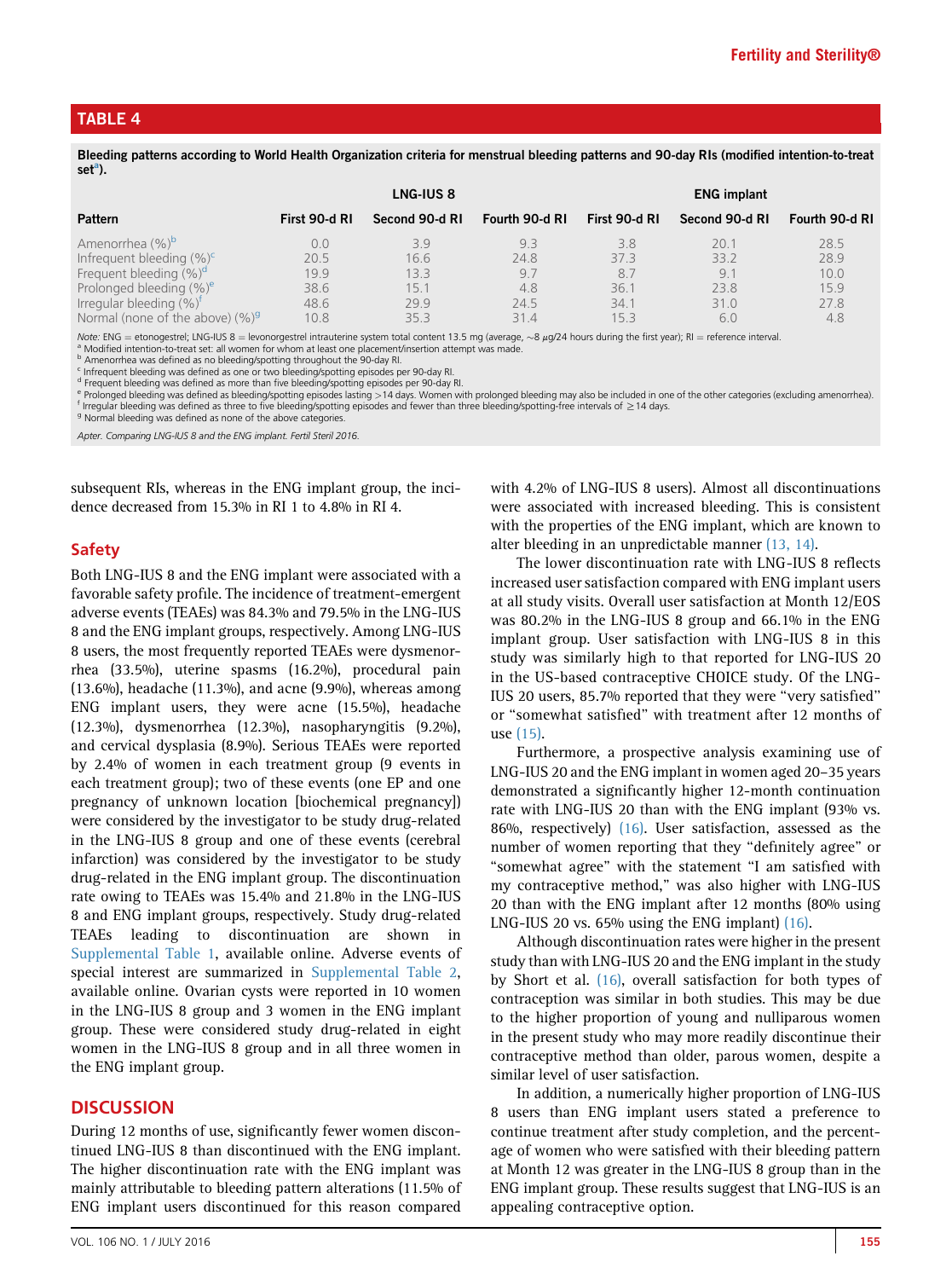<span id="page-5-0"></span>During the 12-month study, the mean number of bleeding and spotting days per 90-day RI and the median length of bleeding and spotting episodes per 28-day RI decreased over time during use. The overall reduction was more substantial with LNG-IUS 8 than with the ENG implant in both cases. Bleeding patterns according to World Health Organization criteria [\(17\)](#page-6-0) demonstrated that amenorrhea increased over time during use. However, in all RIs, more women experienced amenorrhea in the ENG implant group than in the LNG-IUS 8 group. The frequency of prolonged bleeding decreased over time with both study treatments, but more substantially with LNG-IUS 8. The increase in amenorrhea and decrease in prolonged bleeding over time were consistent with the expected bleeding profile for LNG-IUS 8 (6, 11). In addition, the proportion of women experiencing ''normal bleeding'' increased over time with LNG-IUS 8 use and decreased over time with the ENG implant.

Three pregnancies occurred during the 12-month study, all within the LNG-IUS 8 group, resulting in a PI of 0.9 compared with 0.0 for the ENG implant. However, this study was not powered to determine the PI accurately for either treatment, and the short relevant exposure times mean no definite conclusions regarding comparative efficacy of the two contraceptive methods can be made.

Both LNG-IUS 8 and the ENG implant were well tolerated, with no new or unexpected safety events observed. However, the number of study drug-related TEAEs that led to study discontinuation was higher in the ENG implant group (LNG-IUS 8, 14.7% vs. ENG implant, 21.0%). Ovarian cysts were reported in 10 women in the LNG-IUS 8 group and 3 women in the ENG implant group. Because reporting of ovarian cysts included women with complaints as well as those in whom cysts were detected without complaints on routine ultrasound at each study visit, the results may overstate the clinical importance of this event. Transvaginal ultrasound follow-up of 1,432 women during a 3-year phase III trial indicated that ovarian cysts associated with LNG-IUS 8 use are uncommon [\(18\)](#page-6-0). The high spontaneous resolution rate for ovarian cysts reflects their physiologic/functional nature. More women in the ENG implant group than in the LNG-IUS 8 group reported acne as a TEAE (15.5% vs. 9.9%). The difference may be explained by the higher systematic activity of the progestin with the ENG implant compared with the LNG-IUS 8.

Although this was a large, randomized phase III study, some additional limitations to those outlined exist. The study was open-label and, because 75% of women were nulliparous, this precludes subgroup analysis according to parity. Women compared their bleeding intensity satisfaction with their own previous menstrual experience, meaning that results were subjective, and bleeding data at baseline were not captured. Therefore, it was difficult to fully interpret data in the first RI. Furthermore, women's perceptions of bleeding patterns in the first 90 days after placement may have been affected because approximately 45% of women in each treatment group switched from using oral contraception, and thus may have experienced lighter bleeding patterns before entering in the study. In addition, the number of bleeding and spotting days was not adjusted for women who prematurely discontinued.

In conclusion, during 12 months of use, discontinuation rates were significantly lower with LNG-IUS 8 compared with the ENG implant. The higher discontinuation rate with the ENG implant was mainly due to increased bleeding. Accordingly, almost twice as many women in the LNG-IUS 8 group than in the ENG implant group reported being ''very/somewhat satisfied'' with their bleeding pattern, which may have contributed to more women in the LNG-IUS 8 group than the ENG implant group reporting a preference to use their study treatment after the study. Both LNG-IUS 8 and the ENG implant were highly effective and neither method was associated with any new or unexpected safety events.

This study demonstrates that LARC methods are a suitable contraceptive option for nulliparous and parous women, and it provides further evidence that could be used by healthcare providers in contraceptive counseling. Increased use of LARC in the general population could substantially reduce unintended PRs.

Acknowledgments: The authors thank the participating investigators and coordinators at the 38 study centers; Liisa Lindström and Heidi Wikström for management of the study; and Laura Miller, Claire Jessop, and Helen Attisha of Chameleon Communications for manuscript development and medical writing support.

## **REFERENCES**

- 1. [Singh S, Sedgh G, Hussain R. Unintended pregnancy: worldwide levels,](http://refhub.elsevier.com/S0015-0282(16)30009-7/sref1) [trends, and outcomes. Stud Fam Plann 2010;41:241](http://refhub.elsevier.com/S0015-0282(16)30009-7/sref1)–50.
- 2. National Institute for Health and Care Excellence. Long-acting reversible contraception (LARC). Available at: [https://www.nice.org.uk/guidance/](https://www.nice.org.uk/guidance/cg30) [cg30](https://www.nice.org.uk/guidance/cg30); 2005. Accessed February 4, 2016.
- 3. World Health Organization. Medical eligibility criteria for contraceptive use. 5th ed. Geneva: World Health Organization. Available at: [http://](http://www.who.int/reproductivehealth/publications/family_planning/Ex-Summ-MEC-5/en/) [www.who.int/reproductivehealth/publications/family\\_planning/Ex-Summ-](http://www.who.int/reproductivehealth/publications/family_planning/Ex-Summ-MEC-5/en/)[MEC-5/en/](http://www.who.int/reproductivehealth/publications/family_planning/Ex-Summ-MEC-5/en/); 2015. Accessed February 4, 2016.
- 4. [Harper CC, Rocca CH, Thompson KM, Morfesis J, Goodman S, Darney PD,](http://refhub.elsevier.com/S0015-0282(16)30009-7/sref4) [et al. Reductions in pregnancy rates in the USA with long-acting reversible](http://refhub.elsevier.com/S0015-0282(16)30009-7/sref4) [contraception: a cluster randomised trial. Lancet 2015;386:562](http://refhub.elsevier.com/S0015-0282(16)30009-7/sref4)–8.
- 5. [Winner B, Peipert JF, Zhao Q, Buckel C, Madden T, Allsworth JE, et al. Effec](http://refhub.elsevier.com/S0015-0282(16)30009-7/sref5)[tiveness of long-acting reversible contraception. N Engl J Med 2012;366:](http://refhub.elsevier.com/S0015-0282(16)30009-7/sref5) 1998–[2007.](http://refhub.elsevier.com/S0015-0282(16)30009-7/sref5)
- 6. Bayer HealthCare Pharmaceuticals Inc. Jaydess Summary of Product Characteristics. Available at: <http://www.medicines.org.uk/emc/medicine/28672>; 2015. Accessed February 4, 2016.
- 7. [Nelson AL, Apter D, Hauck B, Schmelter T, Rybowski S, Rosen K, et al. Two](http://refhub.elsevier.com/S0015-0282(16)30009-7/sref7) [low-dose levonorgestrel intrauterine contraceptive systems: a randomized](http://refhub.elsevier.com/S0015-0282(16)30009-7/sref7) [controlled trial. Obstet Gynecol 2013;122:1205](http://refhub.elsevier.com/S0015-0282(16)30009-7/sref7)–13.
- 8. Bayer HealthCare Pharmaceuticals Inc. Mirena (levonorgestrel-releasing intrauterine system) Prescribing Information. Available at: [http://www.berlex.](http://www.berlex.com/html/products/pi/Mirena_PI.pdf) [com/html/products/pi/Mirena\\_PI.pdf;](http://www.berlex.com/html/products/pi/Mirena_PI.pdf) 2015. Accessed February 16, 2016.
- 9. [Bahamondes L, Brache V, Meirik O, Ali M, Habib N, Landoulsi S. A 3-year](http://refhub.elsevier.com/S0015-0282(16)30009-7/sref9) [multicentre randomized controlled trial of etonogestrel- and](http://refhub.elsevier.com/S0015-0282(16)30009-7/sref9) [levonorgestrel-releasing contraceptive implants, with non-randomized](http://refhub.elsevier.com/S0015-0282(16)30009-7/sref9) [matched copper-intrauterine device controls. Hum Reprod 2015;30:](http://refhub.elsevier.com/S0015-0282(16)30009-7/sref9) [2527](http://refhub.elsevier.com/S0015-0282(16)30009-7/sref9)–38.
- 10. [Everett M, Wokoma T. Non-oral contraceptive options: their ef](http://refhub.elsevier.com/S0015-0282(16)30009-7/sref10)ficacy and [suitability. Prescriber 2012;23:40](http://refhub.elsevier.com/S0015-0282(16)30009-7/sref10)–9.
- 11. [Gemzell-Danielsson K, Schellschmidt I, Apter D. A randomized, phase II](http://refhub.elsevier.com/S0015-0282(16)30009-7/sref11) study describing the efficacy, bleeding profi[le, and safety of two low-dose](http://refhub.elsevier.com/S0015-0282(16)30009-7/sref11) [levonorgestrel-releasing intrauterine contraceptive systems and Mirena. Fer](http://refhub.elsevier.com/S0015-0282(16)30009-7/sref11)[til Steril 2012;97:616](http://refhub.elsevier.com/S0015-0282(16)30009-7/sref11)–22.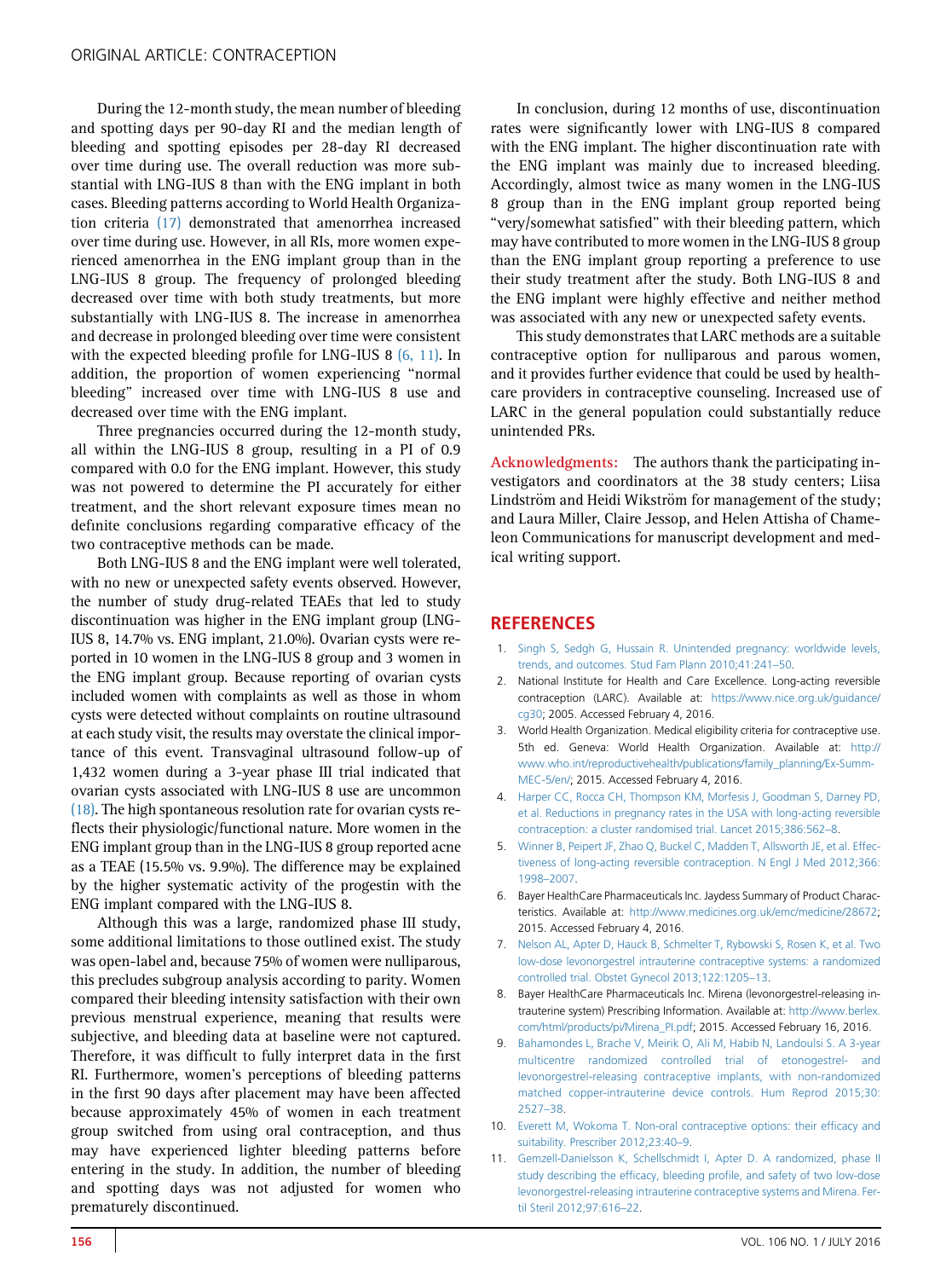- <span id="page-6-0"></span>12. [Croxatto HB, Urbancsek J, Massai R, Coelingh Bennink H, van Beek A, Impla](http://refhub.elsevier.com/S0015-0282(16)30009-7/sref12)non Study Group. A multicentre effi[cacy and safety study of the single con](http://refhub.elsevier.com/S0015-0282(16)30009-7/sref12)[traceptive implant Implanon. Hum Reprod 1999;14:976](http://refhub.elsevier.com/S0015-0282(16)30009-7/sref12)–81.
- 13. Merck Sharp & Dohme. Nexplanon (etonogestrel) Summary of Product Characteristics. Available at: [http://www.medicines.org.uk/emc/medicine/](http://www.medicines.org.uk/emc/medicine/23824/SPC/Nexplanon+68+mg+implant+for+subdermal+use/) [23824/SPC/Nexplanon](http://www.medicines.org.uk/emc/medicine/23824/SPC/Nexplanon+68+mg+implant+for+subdermal+use/)+[68](http://www.medicines.org.uk/emc/medicine/23824/SPC/Nexplanon+68+mg+implant+for+subdermal+use/)+[mg](http://www.medicines.org.uk/emc/medicine/23824/SPC/Nexplanon+68+mg+implant+for+subdermal+use/)+[implant](http://www.medicines.org.uk/emc/medicine/23824/SPC/Nexplanon+68+mg+implant+for+subdermal+use/)+[for](http://www.medicines.org.uk/emc/medicine/23824/SPC/Nexplanon+68+mg+implant+for+subdermal+use/)+[subdermal](http://www.medicines.org.uk/emc/medicine/23824/SPC/Nexplanon+68+mg+implant+for+subdermal+use/)+[use/;](http://www.medicines.org.uk/emc/medicine/23824/SPC/Nexplanon+68+mg+implant+for+subdermal+use/) 2014. Accessed February 16, 2016.
- 14. [Mansour D, Korver T, Marintcheva-Petrova M, Fraser IS. The effects of Impla](http://refhub.elsevier.com/S0015-0282(16)30009-7/sref14)[non on menstrual bleeding patterns. Eur J Contracept Reprod Health Care](http://refhub.elsevier.com/S0015-0282(16)30009-7/sref14) [2008;13\(Suppl 1\):13](http://refhub.elsevier.com/S0015-0282(16)30009-7/sref14)–28.
- 15. [Peipert JF, Zhao Q, Allsworth JE, Petrosky E, Madden T, Eisenberg D, et al.](http://refhub.elsevier.com/S0015-0282(16)30009-7/sref15) [Continuation and satisfaction of reversible contraception. Obstet Gynecol](http://refhub.elsevier.com/S0015-0282(16)30009-7/sref15) [2011;117:1105](http://refhub.elsevier.com/S0015-0282(16)30009-7/sref15)–13.
- 16. [Short M, Dallay D, Omokanye S, Hanisch JU, Inki P. Acceptability of the](http://refhub.elsevier.com/S0015-0282(16)30009-7/sref16) [levonorgestrel releasing-intrauterine system and etonogestrel implant:](http://refhub.elsevier.com/S0015-0282(16)30009-7/sref16) [one-year results of an observational study. Eur J Contracept Reprod Health](http://refhub.elsevier.com/S0015-0282(16)30009-7/sref16) [Care 2012;17:79](http://refhub.elsevier.com/S0015-0282(16)30009-7/sref16)–88.
- 17. [Belsey EM, Machin D, d'Arcangues C. The analysis of vaginal](http://refhub.elsevier.com/S0015-0282(16)30009-7/sref17) [bleeding patterns induced by fertility regulating methods. World](http://refhub.elsevier.com/S0015-0282(16)30009-7/sref17) [Health Organization Special Programme of Research, Development](http://refhub.elsevier.com/S0015-0282(16)30009-7/sref17) [and Research Training in Human Reproduction. Contraception 1986;](http://refhub.elsevier.com/S0015-0282(16)30009-7/sref17) [34:253](http://refhub.elsevier.com/S0015-0282(16)30009-7/sref17)–60.
- 18. [Nahum GG, Kaunitz AM, Rosen K, Schmelter T, Lynen R. Ovarian](http://refhub.elsevier.com/S0015-0282(16)30009-7/sref18) [cysts: presence and persistence with use of a 13.5 mg](http://refhub.elsevier.com/S0015-0282(16)30009-7/sref18) [levonorgestrel-releasing intrauterine system. Contraception 2015;91:](http://refhub.elsevier.com/S0015-0282(16)30009-7/sref18) [412](http://refhub.elsevier.com/S0015-0282(16)30009-7/sref18)–7.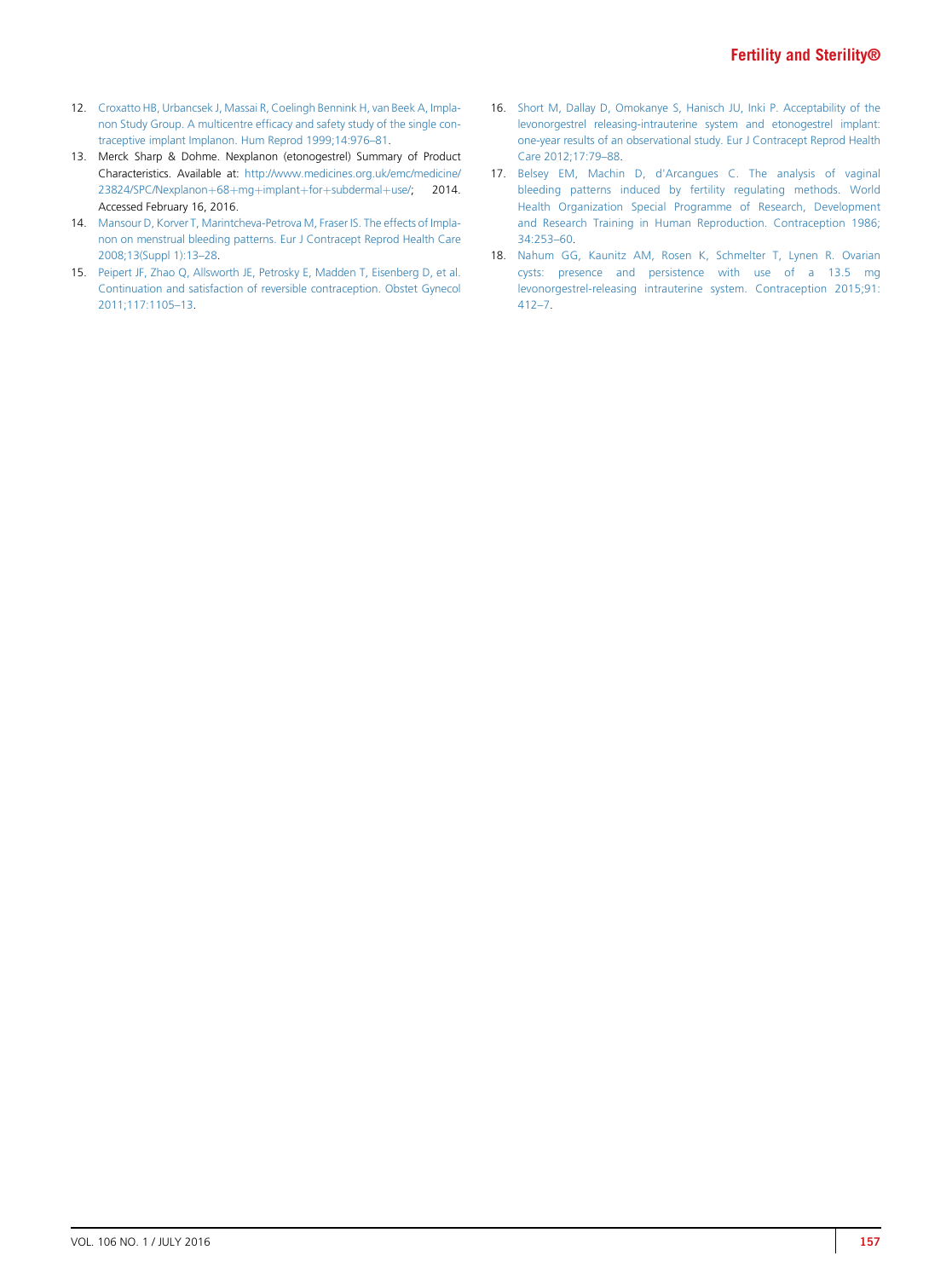## <span id="page-7-0"></span>SUPPLEMENTAL MATERIAL Exclusion Criteria

Further exclusion criteria were known or suspected pregnancy; current lactation; infected abortion or postpartum endometritis within 3 months before screening; distortion of the uterine cavity, which may, at the investigator's discretion, cause problems with placement, retention, or removal of levonorgestrel intrauterine system total content 13.5 mg (average,  $\sim$ 8  $\mu$ g/24 hours during the first year) (LNG-IUS 8); acute, or a history of recurrent, pelvic inflammatory disease; abnormal genital bleeding of unknown origin; any acute lower genital infection (until successfully treated); or use of any long-acting injectable hormonal contraceptive within 10 months before randomization.

## Study Treatment

For women not switching from another hormonal contraceptive, placement of LNG-IUS 8 or insertion of the etonogestrel (ENG) implant was performed during the first 5 days of the woman's menstrual cycle. For women switching from other hormonal contraceptives, the timing of placement of LNG-IUS 8 and insertion of the ENG implant was according to the local Summary of Product Characteristics for the reference drug (the ENG implant) [\(13\).](#page-6-0)

## Study Visits and Evaluation

Women answered two further questions at Months 6 and 12/EOS. The first of these questions was "If given a choice, after completion of the study, you would ...". The response options were "continue with the study treatment," "use a different hormonal contraceptive," "use a different contraceptive method," "discontinue use of all types of contraceptives," "no need for contraceptive at this time,'' or ''don't know.'' For the second question, ''Since your last study visit, when you had menstrual bleeding, how satisfied were you with your menstrual bleeding pattern?", the response options were "very satisfied," "somewhat satisfied," "neither satisfied nor dissatisfied," "dissatisfied," "very dissatisfied," or "no menstrual bleeding during study treatment.'' The subset of women with absence of menstrual bleeding answered a further question, ''How satisfied were you with the absence of menstrual bleeding?,'' using the response options ''very satisfied,'' ''somewhat satisfied,'' ''neither satisfied nor dissatisfied,'' and ''dissatisfied.''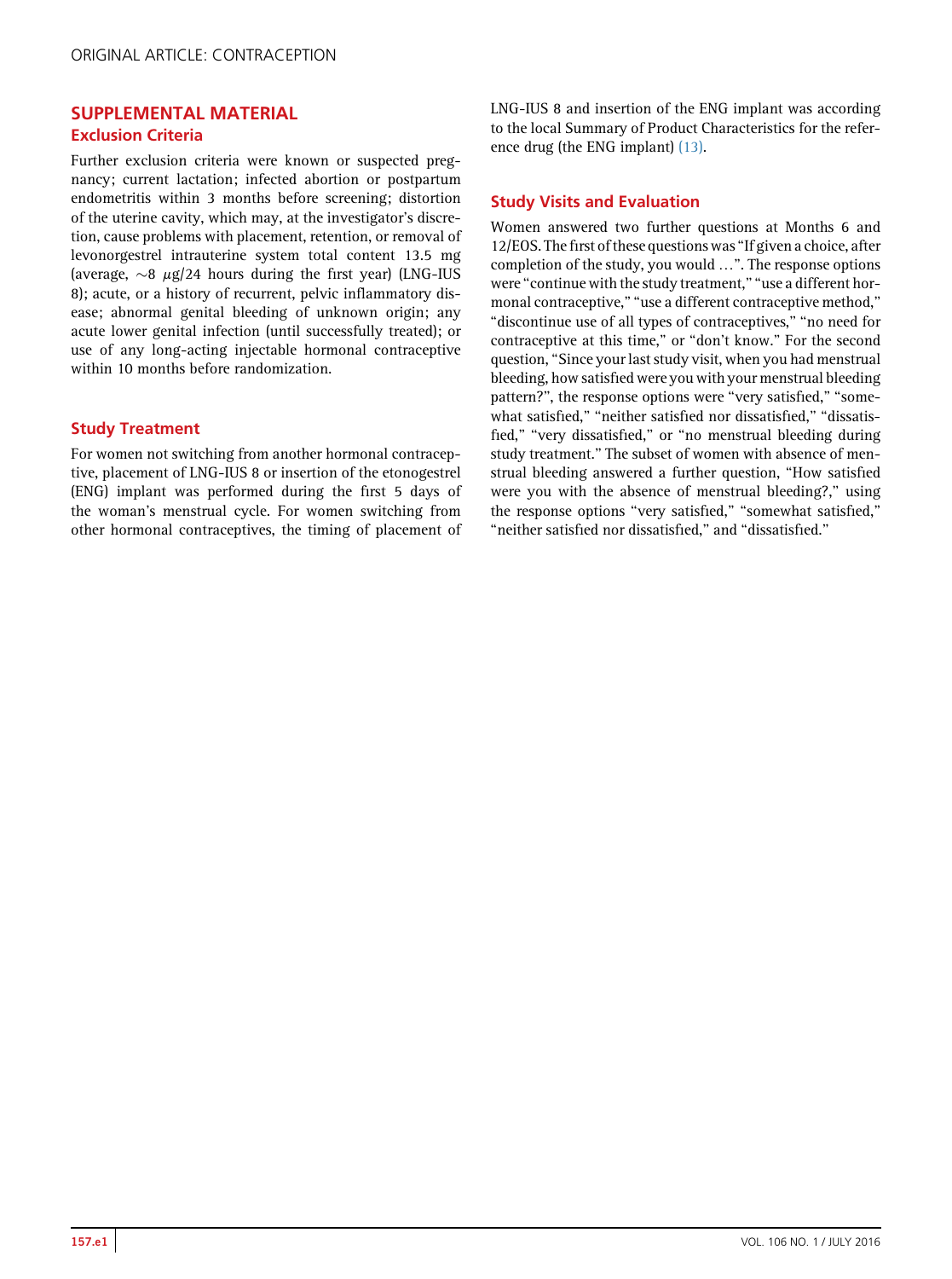## <span id="page-8-0"></span>SUPPLEMENTAL FIGURE 1



Disposition of women in the study. <sup>a</sup>Modified intention-to-treat set: all women for whom at least one placement attempt was made. <sup>b</sup>Full analysis set: all women who had a successful placement/insertion. ENG = etonogestrel; LNG-IUS 8 = levonorgestrel intrauterine system total content 13.5 mg (average,  $\sim$ 8  $\mu$ g/24 hours during the first year).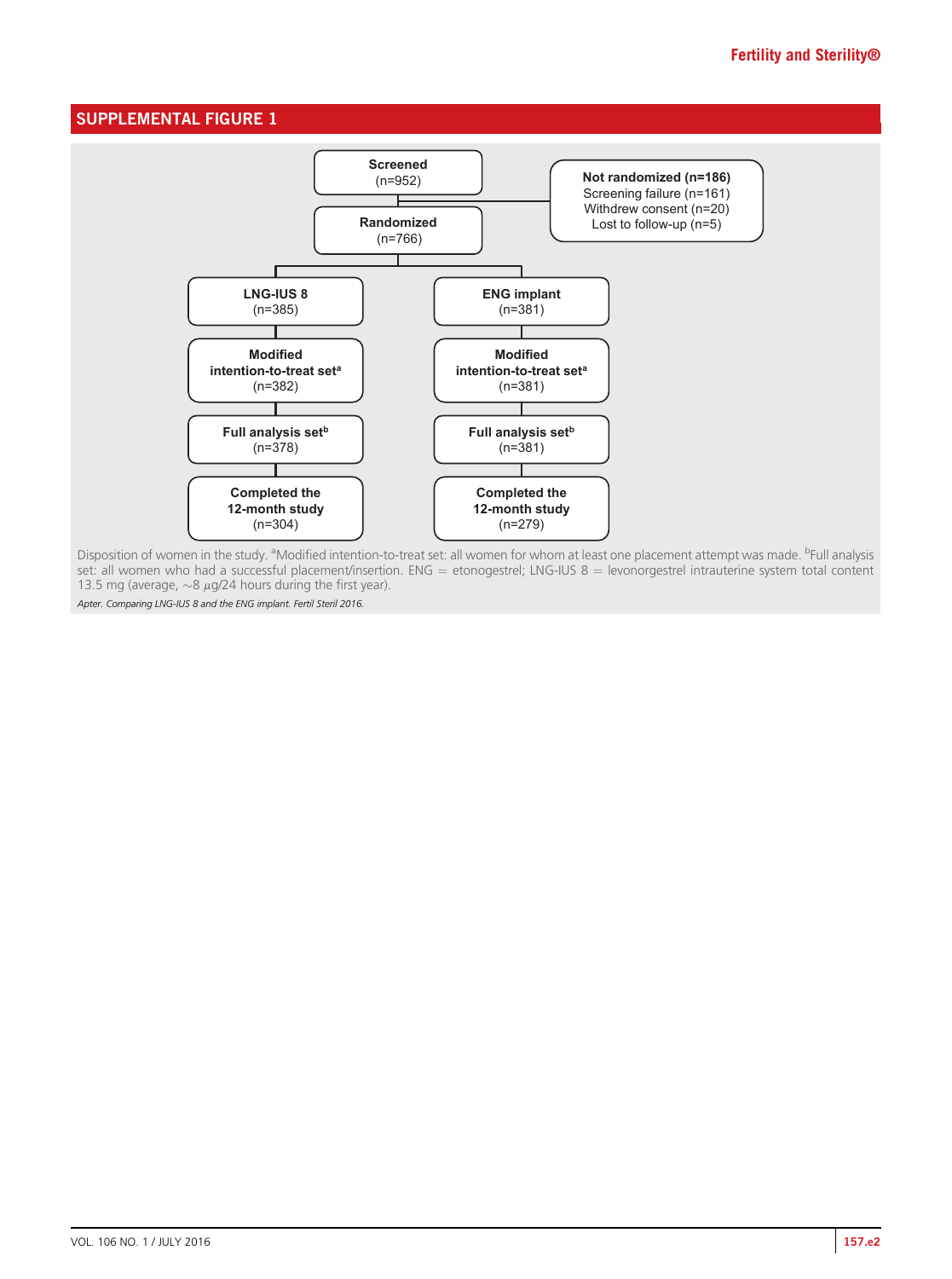# <span id="page-9-0"></span>SUPPLEMENTAL FIGURE 2



Mean number of bleeding and spotting days by 90-day reference intervals<sup>a</sup> (modified intention-to-treat set<sup>b</sup>) in the LNG-IUS 8 and ENG implant groups. <sup>a</sup>The numbers of bleeding and spotting days were not recorded at baseline. <sup>b</sup>Modified intention-to-treat set: all women for whom at least one placement/insertion attempt was made. ENG = etonogestrel; LNG-IUS 8 = levonorgestrel intrauterine system total content 13.5 mg (average,  $\sim$ 8  $\mu$ g/24 hours during the first year).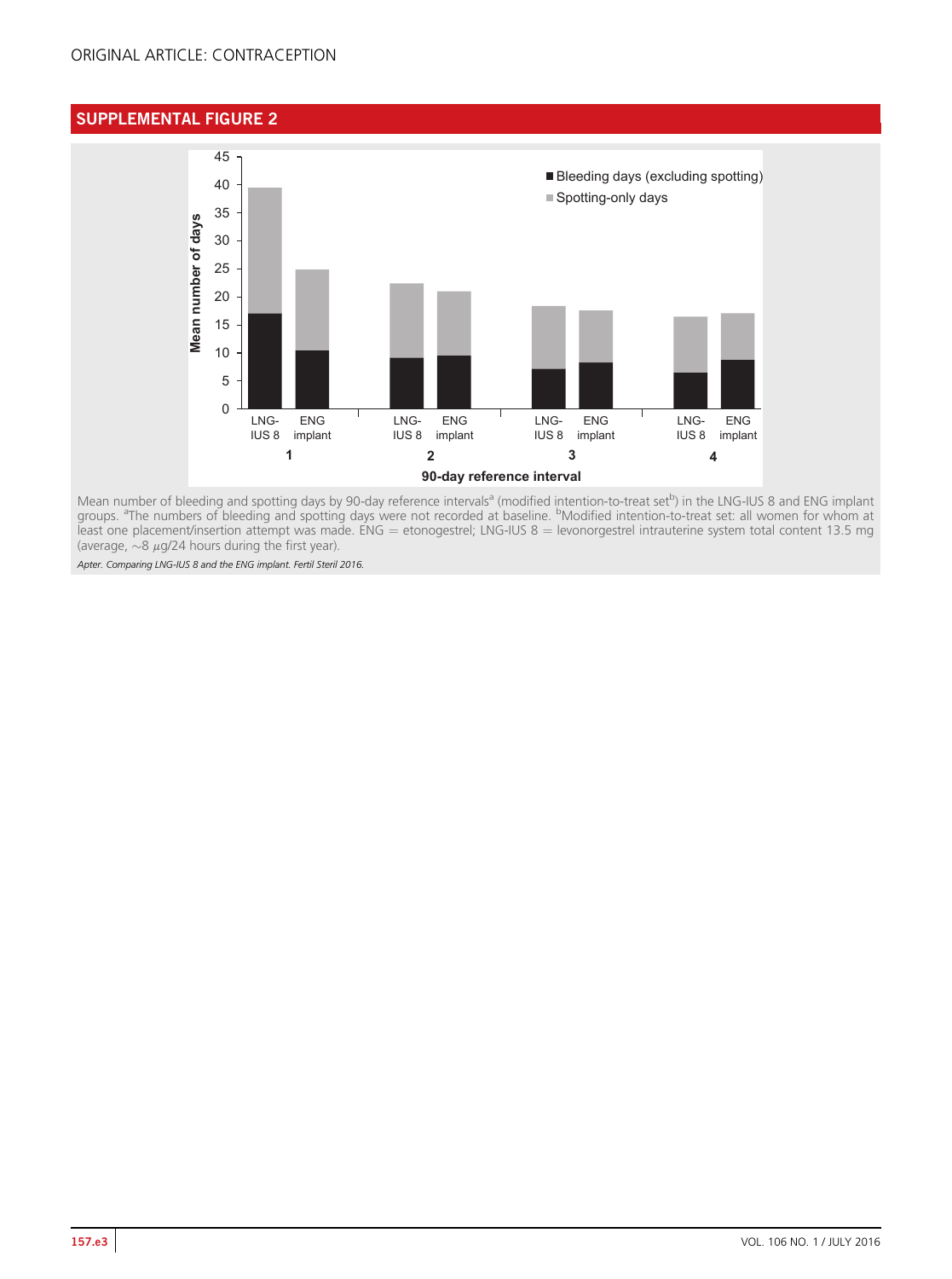# <span id="page-10-0"></span>SUPPLEMENTAL TABLE 1

Incidence (>1% in either treatment group) of study drug-related TEAEs leading to discontinuation of study treatment (modified intention-to-treat set<sup>a</sup>).

| <b>MedDRA</b> preferred term    | <b>LNG-IUS 8</b><br>$(n = 382)$ | <b>ENG implant</b><br>$(n = 381)$ |
|---------------------------------|---------------------------------|-----------------------------------|
| Any study drug-related TEAE (%) | 14.7                            | 21.0                              |
| Acne                            | 79                              | 5.2                               |
| Dysmenorrhea                    | 21                              | 0.0                               |
| Abdominal pain, lower           | 1.6                             | 0.0                               |
| Menometrorrhagia                | 1.0                             | 1.8                               |
| Menorrhagia                     | 0.8                             | 3.7                               |
| Metrorrhagia                    | 0.8                             | 2.6                               |
| Vaginal hemorrhage              | 0.8                             | 2.9                               |
| Weight increased                | 0.3                             | 1.8                               |
| Mood altered                    | 0.3                             | 1.6                               |
| Libido decreased                | O O                             | 13                                |

Note: ENG = etonogestrel; LNG-IUS 8 = levonorgestrel intrauterine system total content<br>13.5 mg (average,  $\sim$ 8 µg/24 hours during the first year); MedDRA = Medical Dictionary for Regulatory Activities; TEAE = treatment-emergent adverse event.<br><sup>a</sup> Modified intention-to-treat set: all women for whom at least one placement/insertion

attempt was made.